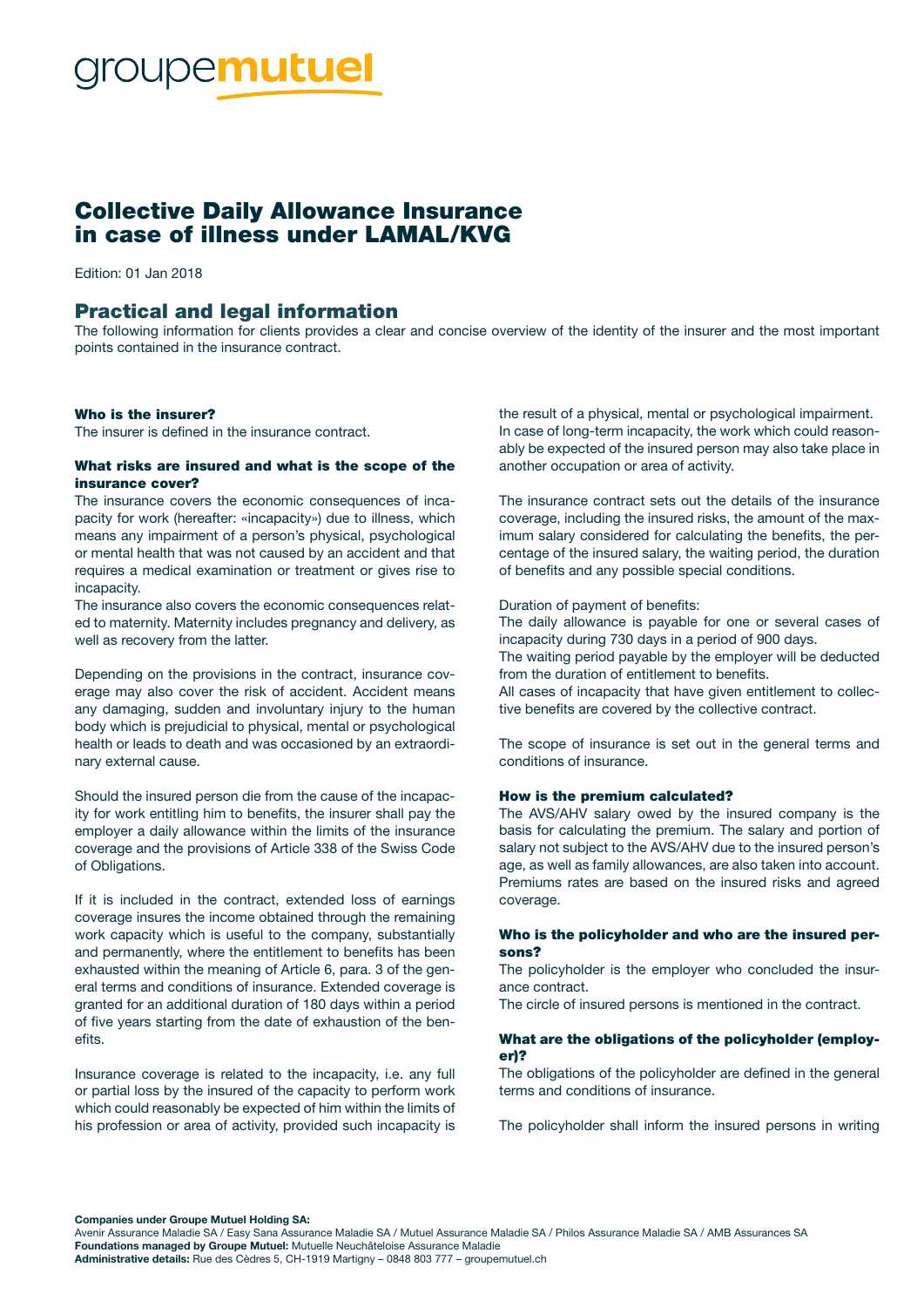of their rights and obligations under the insurance contract, indicating in particular that they have the possibility of maintaining their insurance coverage if they leave the circle of insured persons or on expiry of the policy. For this purpose, he will receive documents from the insurer.

The policyholder shall also inform insured persons on the main points of the contract.

Furthermore, the policyholder must fulfil the following obligations:

- notify the insurer of cases of incapacity within 15 days of their occurrence;
- notify the insurer immediately of the termination of the employment relationship of an employee who has an incapacity;
- provide the insurer with the salary declaration form for the final invoicing and, if requested, the insureds' AVS/AHV statements within 30 days;
- afford the insurer, or the insurer's agents, access to the company's books and accounting information and to the documentation sent to the AVS/AHV Compensation Fund;
- provide any document capable of establishing the entitlement to benefits;
- notify the insurer of any event liable to aggravate risks (e.g. change in corporate business activities or in the insured's profession).

#### What are the obligations of the insured person?

The insured person must fulfil the following obligations:

- consult a licensed doctor at his practice at the latest three days following the beginning of the incapacity;
- release his attending practitioners from medical and professional secrecy vis à vis the insurer's medical advisor;
- cooperate with the insurer and with third parties mandated by the insurer (claims' inspector, officers, doctors, etc.), as well as with other social insurance institutions;
- make all efforts to limit damages;
- submit an application for benefits to the AI/IV disability office for no later than six months from the beginning of the incapacity or, upon request of the insurer, with another social institution;
- remain available for any necessary administrative or medical investigations of the insurer (such as be examined by a doctor designated by the insurer) during the incapacity;
- inform the insurer prior to departure outside the vicinity of the home (radius of 200 km), in accordance with Article 16, para. 1b of the general terms and conditions of insurance;
- in case of fraud or insurance fraud attempts, the insured person shall pay for the investigation expenses incurred by the insurer for the verification of the incapacity as well as for the follow-up of his case.

The obligations of the insured are set out in the general terms and conditions of insurance.

#### Under what circumstances can the insurer reduce or refuse insurance benefits?

#### Benefits will be refused:

- in case of fraud or insurance fraud attempts;
- in case of incapacity during military service abroad.

Benefits may be reduced or refused temporarily or definitively:

- if the accident is caused by the fault of the insured, in case of extraordinary dangers and hazardous activities within the meaning of the LAA/UVG;
- if the policyholder or the insured do not respect their obligations under Article 23 and 24 of the general terms and conditions;
- if the insured refuses to comply with the insurers' instructions (e.g. be examined by the medical expert designated by the insurer) or fails to appear for a medical examination requested by the insurer without a good reason. In this case, the insurer also reserves the right to demand that any benefits already paid out be refunded and to bill the insured for the missed medical appointment;
- if the insured refuses to provide all information on the facts which could serve, to his knowledge, to determine the entitlement to benefits;
- if the insured fails to submit, or does not do so in good time, an application for benefits to the AI/IV disability office. In this case, daily allowance benefits will be suspended until the date of the application for benefits;
- if the person to be insured is not hired in good faith (including to avoid a risk assessment, or recover a new entitlement to benefits) or when the job offered is clearly incompatible with the insured person's physical and mental capacities or material resources (driving licence, etc.)

The limitations of coverage are set out in the general terms and conditions of insurance.

#### When does the contract begin?

The contract indicates the effective date as well as the expiry date which is on 31 December of a calendar year.

#### When does the insurance contract end?

- if the company ceases its business activities or if the company goes into bankruptcy;
- if premiums are not paid in accordance with Article 19, para. 7 of the general terms and conditions of insurance;
- when the headquarters or the place of residence of the policyholder is transferred abroad;
- in case of termination by the policyholder or by the insurer;
- in case of termination following an adjustment of the premium rates pursuant to Article 20 of the general terms and conditions of insurance.

These lists only contain the most common possible reasons for termination. Other possible reasons are mentioned in the general terms and conditions of insurance.

#### When does the insurance coverage begin?

For each insured person, coverage starts on the day of entry into force of the employment contract, but not before the contract comes into effect.

#### When do the insurance coverage and entitlement to benefits end?

For each insured person, insurance and entitlement to benefits ceases:

- at the end of the employment contract. However, coverage is maintained if the incapacity in ongoing at that time:
- at the end of the insurance contract;
- upon exhaustion of benefits as provided for in Article 6,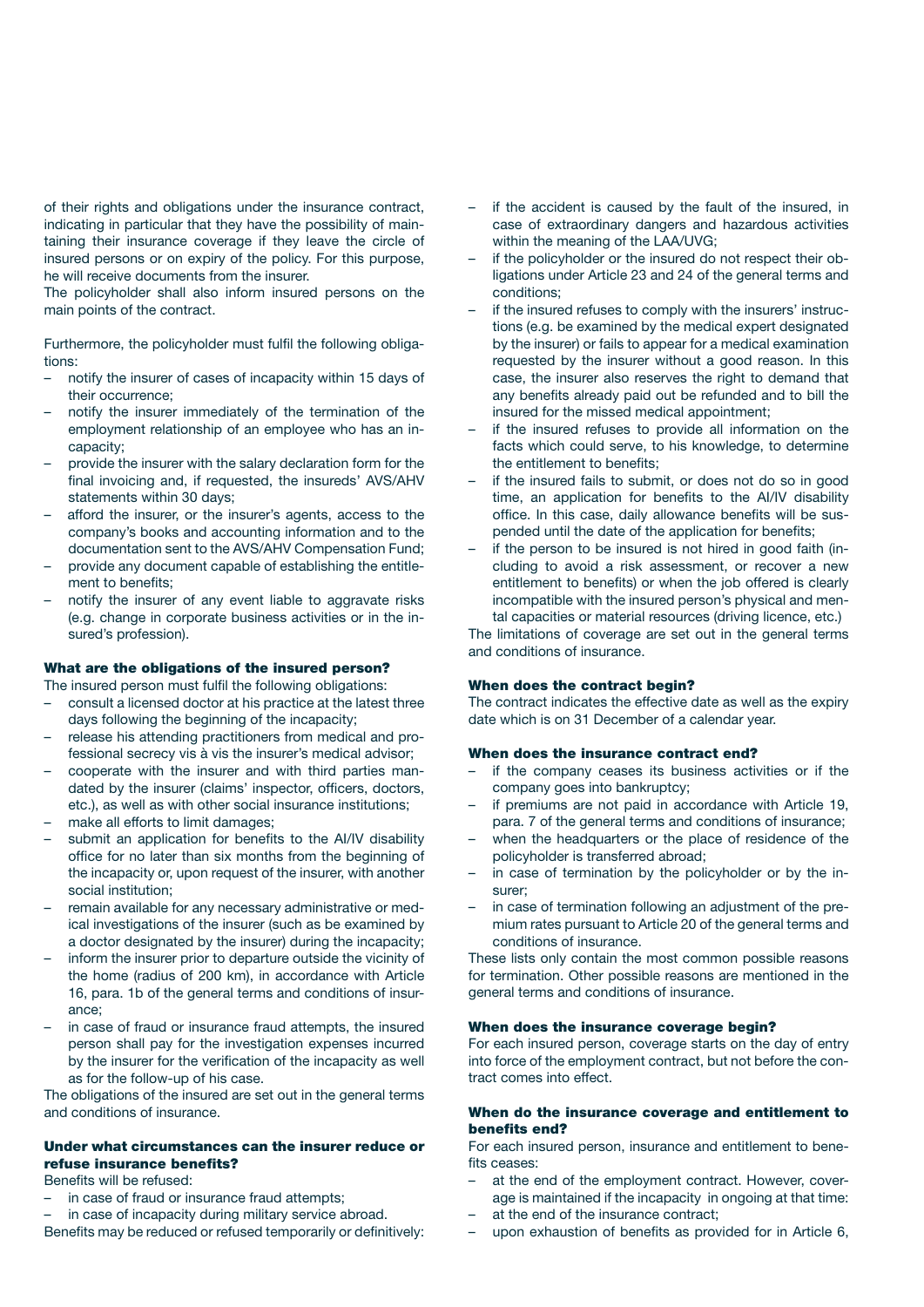para. 3;

- when the member reaches the regulatory retirement age or takes advance retirement;
- If a member remains employed after the regulatory retirement date and failing an ongoing incapacity at that time, the employee will still be entitled to 180 daily allowance benefits at the latest until the end of the month during which he reaches 70 years old.
- at the end of the LAA/UVG accident coverage for the worker posted abroad.

#### How is the data processed by the insurer?

The insurer processes the personal data of the policyholder and the insured person.

Personal data means data relating to the insured person, the policyholder, the administrative management of the contract, the state of health of the insured person and claims.

Data is used in particular to assess the risks to be insured, handle claims, ensure administrative, statistical and financial follow-up of the contract. For this purpose, data may be exchanged between the policyholder, the insurer, Groupe Mutuel and third parties (e.g. reinsurer, AI/IV disability office, social insurance institutions of the insured person's country of residence).

Upon processing sensitive data, Groupe Mutuel, its insurers and member or managed companies, its agents and other authorised representatives (such as reinsurer), undertake to take all necessary measures to comply with legal provisions related to data protection.

Data is processed in a confidential manner and shall not be communicated to third parties (e.g. reinsurer, doctors, beneficiaries, AI/IV disability office, social insurance institutions of the insured person's country of residence) only upon legal foundations, legal decisions, general terms and conditions of insurance or with the consent of the concerned person. If data handling is subcontracted, outsourced or done in cooperation with third parties (e.g. reinsurer), the latter are made aware of data protection requirements and subject to the obligation to maintain secrecy. Data provided to agents of Groupe Mutuel will be recorded and sent to Groupe Mutuel for processing insurance applications and for the administrative and financial follow-up between the agent and the insurer.

Groupe Mutuel agents are made aware of confidentiality and data protection aspects and undertake by contract to comply with them. Personal data is held for as long as required by the management of the insurance contract, claims, recourse rights, debt recovery and/or any disputes between the insurer, the insured, the intermediary or third parties.

The policyholder and the insured person have the right to access their personal data, to have the data corrected, to have their data deleted within the limits of the applicable legal provisions, to limit the processing of their data, to request data transferability, to withdraw their consent to the processing of personal data subject to the processing required for the performance of the contract, to appeal to the competent supervisory authority.

Further information on data protection can be found at www. groupemutuel.ch.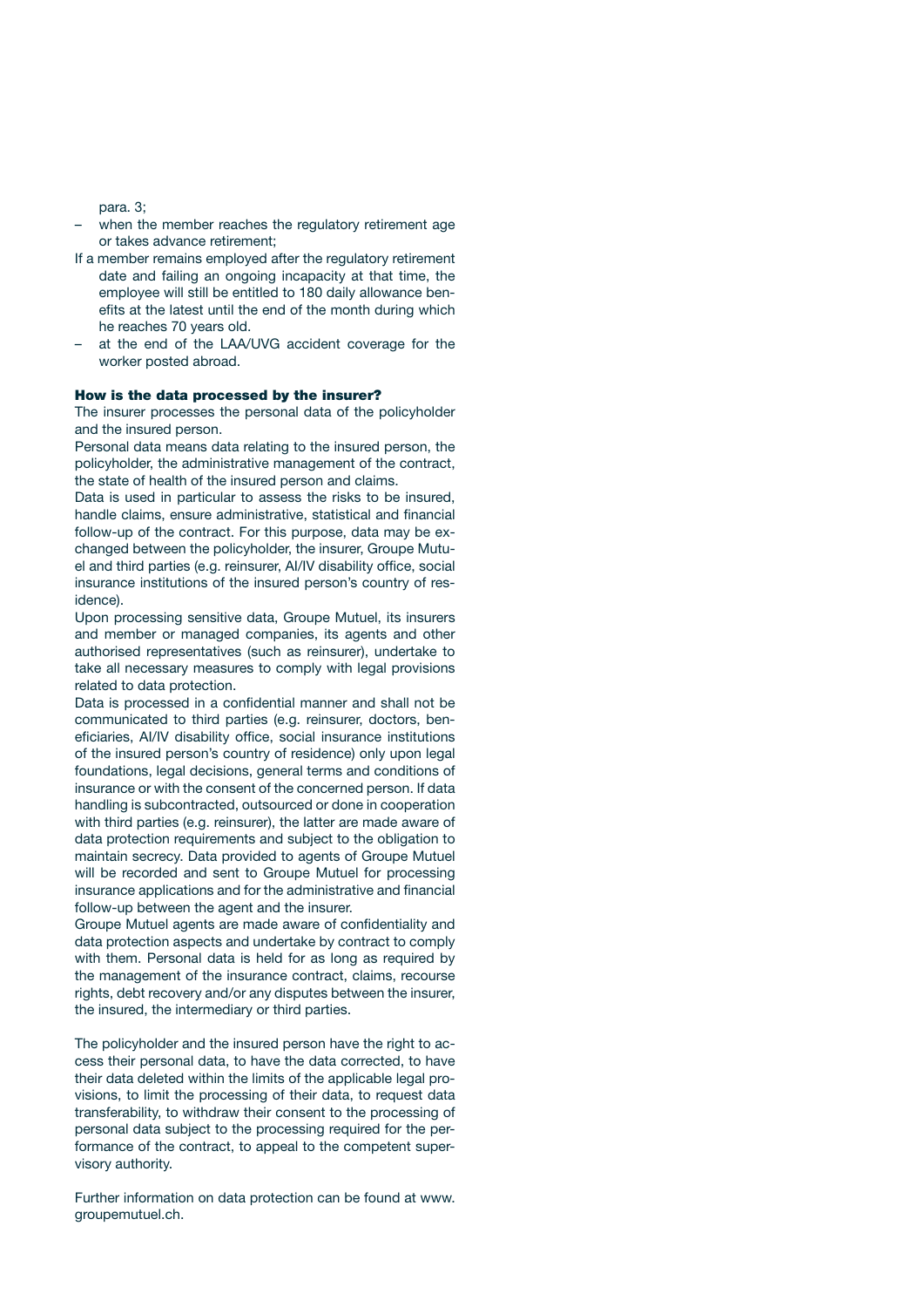# roupe**mutuel**

# General Terms and Condition for The Condition of Terms and BE Collective Daily Allowance Insurance under LAMal/KVG

BEGM03-E3 – Edition: 01 Jan 2018

#### Table of Contents

| A. General principles        |                                            | Art. 15                    | Unpaid leave of absence                      |
|------------------------------|--------------------------------------------|----------------------------|----------------------------------------------|
| <b>Art. 1</b>                | Purpose of the insurance                   | Art. 16                    | Benefits during a stay abroad or outside the |
| <b>Art. 2</b>                | Legal bases                                |                            | vicinity of the home                         |
| Art. 3                       | <b>Definitions</b>                         | <b>Art. 17</b>             | Limitation of entitlement to benefits        |
| <b>B. Scope of insurance</b> |                                            | <b>F. Premiums</b>         |                                              |
| <b>Art. 4</b>                | Insurance contract                         | <b>Art. 18</b>             | Premium calculation                          |
| Art. 5                       | Insured persons                            | Art. 19                    | Premium payments                             |
| <b>Art. 6</b>                | Insurance coverage                         | <b>Art. 20</b>             | Adjustment of premium rates                  |
| Art. 7                       | Affiliation with risk assessment           | Art. 21                    | <b>Premium statements</b>                    |
|                              |                                            | Art. 22                    | Surplus sharing                              |
|                              | C. Start and end of insurance contract     |                            |                                              |
| Art. 8                       | Start and end of insurance contract        | <b>G. Other provisions</b> |                                              |
| <b>Art. 9</b>                | Fraudulent claim                           | Art. 23                    | Obligations of the policyholder              |
|                              |                                            | Art. 24                    | Obligations of the insured                   |
| D. Insurance coverage        |                                            | Art. 25                    | Third-party benefits                         |
| Art. 10                      | Start and end of insurance coverage and of | Art. 26                    | <b>Excess benefits</b>                       |
|                              | entitlement to benefits                    | Art. 27                    | Assignment and pledging of benefits          |
| Art. 11                      | Transfer to individual insurance           | Art. 28                    | <b>Broker clause</b>                         |
|                              |                                            | Art. 29                    | <b>Notices</b>                               |
| <b>E. Insured benefits</b>   |                                            | <b>Art. 30</b>             | Place of performance                         |
| <b>Art. 12</b>               | Insured benefits                           | Art. 31                    | <b>Jurisdiction</b>                          |
| Art. 13                      | Benefits insured in the event of maternity |                            |                                              |

Art. 14 Extended coverage

The Federal Law on General Social Insurance Law (LPGA/ATSG) and the Federal Law on Health Insurance (LAMal/KVG), as well as the relevant ordinances, supplement the provisions not contained in these general terms and conditions of insurance

# A. General principles

## Art. 1 Purpose of the insurance

The risk-bearing insurer is indicated on the policy. It guarantees to insure the economic consequences of an incapacity for work (hereafter: «incapacity») resulting from illness, maternity and accidents provided this risk is covered in the insurance contract.

# Art. 2 Legal bases

The contract is based on:

- 1. Swiss law and the agreements signed between Switzerland and third-party organisations and States, including:
	- the Federal Law on General Social Insurance Law (LPGA/ATSG);
	- the Federal Law on Health Insurance (LAMal/KVG);
	- the Federal Law on Data Protection (LPD/DSG).
- 2. These General Terms and Conditions of Insurance, as well as the provisions of the policy and the addendums thereto.
- 3. The statements made in the insurance proposal and any other written statements of the policyholder and the insureds, as well as the relevant health questionnaires.

# Art. 3 Definitions

1. LAVS/AHVG: Federal Law on Old-Age and Survivors Insurance LAI/IVG: Federal Law on Disability Insurance LPP/BVG: Federal Law on Occupational Retirement, Survivors' and Disability Pension Plans LAA/UVG: Federal Law on Accident Insurance LAM/MVG: Federal Law on Military Insurance CO: Swiss Code of Obligations EU: European Union EFTA: European Free Trade Association

Companies under Groupe Mutuel Holding SA:

Administrative details: Rue des Cèdres 5, CH-1919 Martigny – 0848 803 777 – groupemutuel.ch

Avenir Assurance Maladie SA / Easy Sana Assurance Maladie SA / Mutuel Assurance Maladie SA / Philos Assurance Maladie SA / AMB Assurances SA Foundations managed by Groupe Mutuel: Mutuelle Neuchâteloise Assurance Maladie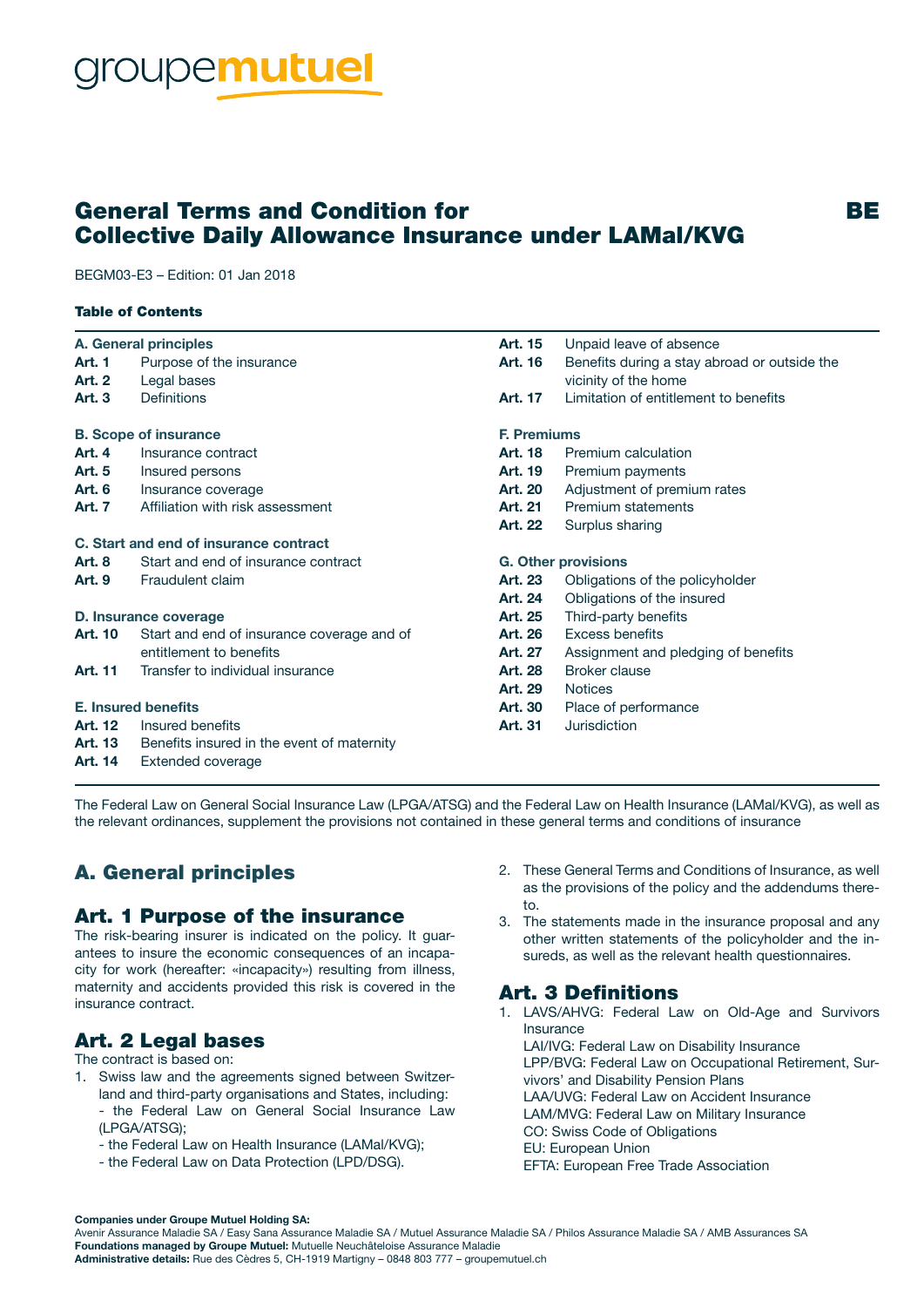#### 2. Relapse

An incapacity resulting from a condition having given rise to benefits within a prior incapacity will be equated with a relapse. It can no longer be equated with a relapse if it occurs more than 365 days from the end of the incapacity having given right to the above benefits.

3. Posted worker

The insured person working abroad for a Swiss employer and subject to LAA/UVG, as well as the insured person who is abroad for training purposes while simultaneously being paid by his Swiss employer.

4. Cross-border worker

A cross-border worker is a person carrying out a gainful activity in a country other than the one in which he resides within the European Union/EFTA and who returns home at least once a week.

# B. Scope of insurance

### Art. 4 Insurance contract

The insurance contract sets out the details of the insurance coverage, including the insured risks, the maximum salary amount considered for calculating the benefits, the percentage of the insured salary, the waiting period, the duration of benefits and any special terms and conditions.

### Art. 5 Insured persons

- 1. The group of insured persons is specified in the contract.
- 2. Unless explicitly specified in the contract, persons who are fully or partially unable to work when the contract comes into effect, or at the start of their employment, are not insured. They will be covered as soon as they have recovered their full ability to work. The agreement regulating free transfer of coverage remains reserved.
- 3. A person who receives a disability pension at the beginning of the contract, or at the beginning of the employment relationship, is insured for the income obtained through the remaining work capacity from which he takes advantage substantially and permanently.

#### Art. 6 Insurance coverage

- 1. All cases of incapacity having entitled to collective benefits shall be charged to the collective contract.
- 2. Occupational illnesses and physical injuries equated with accidents under the LAA/UVG, and their sequels, are only covered by the accident insurance.
- 3. Daily allowance benefits are paid for 730 calendar days in a period of 900 days for one or more cases of incapacity.
- 4. If an insured was paid daily allowances by the former insurer, the corresponding number of days will also be deducted from the term of entitlement to benefits.
- 5. Employer's waiting periods will be deducted from the term of entitlement to benefits.

## Art. 7 Affiliation with risk assessment

- 1. A medical examination may be required if stipulated in the proposal or policy.
- 2. Depending on the health of the person to be insured, the Insurer may grant restricted coverage (exclusions).
- 3. When the collective policy comes into effect, any exclusions decided by the former insurer shall be maintained in effect until the original term expires.

## C. Start and end of insurance contract

#### Art. 8 Start and end of insurance contract

- 1. Effective date
	- The policy indicates the effective date as well as the expiry date, which is on 31 December of a calendar year.
- 2. Automatic renewal At the expiry date, and unless the Insurer receives a notice of termination policy by 30 September of the current year, the contract shall be automatically extended from one year to the next.
- 3. End of contract

The contract will end:

- a. if the company ceases its business activities or if the company closes down or goes into bankruptcy;
- b. if premiums are not paid in accordance with Article 19, para. 7 of these General Terms and Conditions;
- c. when the headquarters or place of residence of the policyholder is transferred abroad;
- d. in case of termination by the policyholder or the Insurer;
- e. in case of termination following a premium rate adjustment, within the meaning of Article 20 of these General Terms and Conditions.

## Art. 9 Fraudulent claim

The contract may be cancelled or terminated when the policyholder makes or attempts to make illegal profits causing the Insurer prejudice.

## D. Insurance coverage

## Art. 10 Start and end of insurance coverage and of entitlement to benefits

- 1. Start of insurance coverage
	- For each insured, coverage starts on the day of entry into force of the employment contract, but not before the policy comes into effect.
- 2. End of insurance coverage and of entitlement to benefits Insurance coverage and the entitlement to benefits cease, for each insured:
	- a. at the end of the employment contract or collective contract. However, the coverage and entitlement to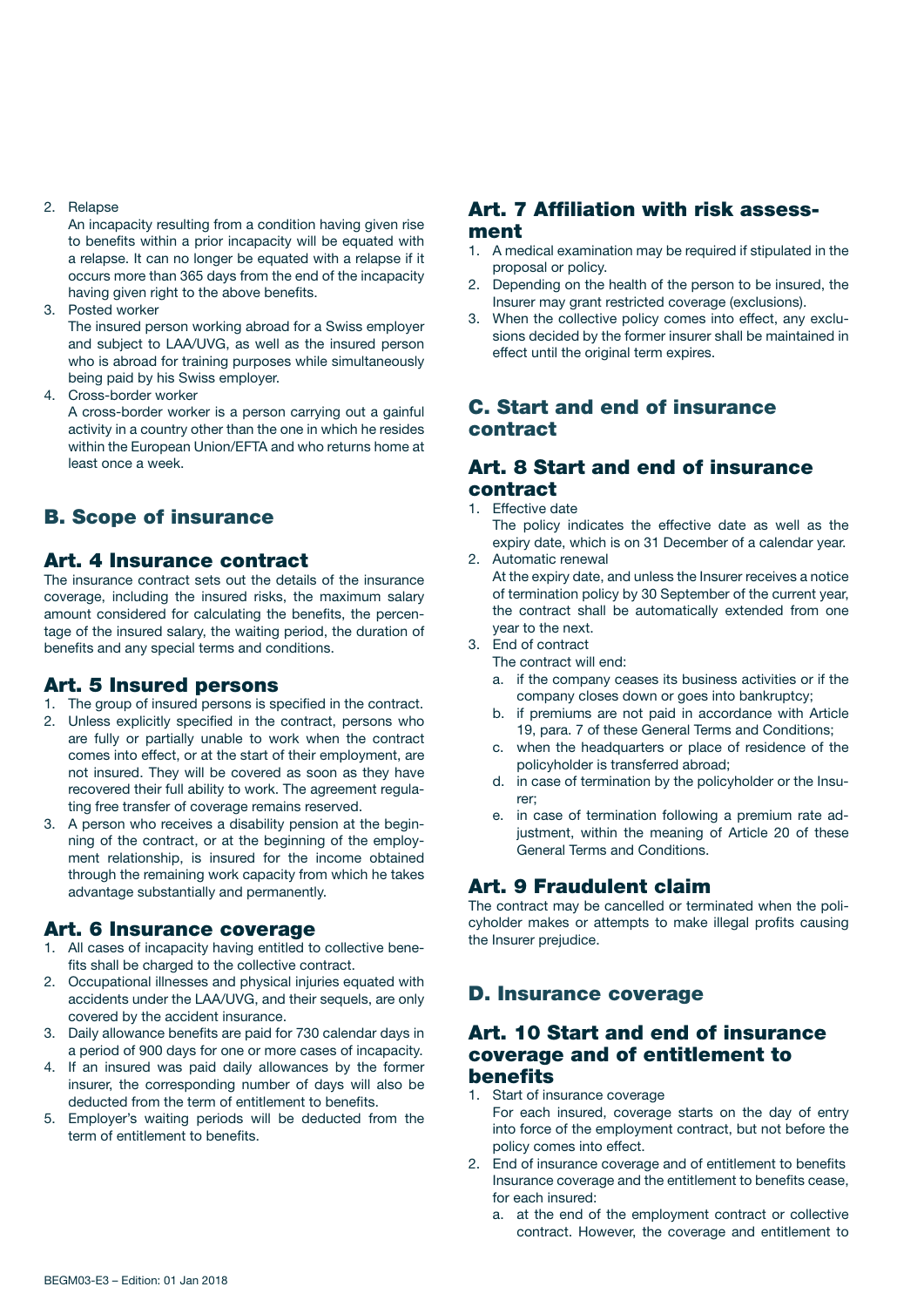benefits are maintained for the ongoing incapacity at the end of the contract, if the collective contract is effective at that date;

- b. when the entitlement to benefits provided for in Article 6, para. 3, is exhausted;
- c. at the end of the month during which the insured reaches standard retirement age, or when the insured goes into early retirement;
- d. at the end of the LAA/UVG accident coverage for the worker posted abroad.

## Art. 11 Transfer to individual insurance

- 1. From the moment the insured is informed of his right to free transfer, he has 90 days to exercise his right by asking for an individual insurance offer.
- 2. A cross-border worker who no longer belongs to the group of insureds has the right to be transferred to individual coverage, without a new medical exclusion being pronounced, if he remains employed in Switzerland.
- 3. Referring to Article 10, para 2a, the right to free transfer to individual insurance is possible at the earliest at the end of the collective coverage for the ongoing incapacity.
- 4. The daily allowance shall be reduced proportionally if the amount of the new income or unemployment benefits is lower.
- 5. The prevailing tariffs and general terms and conditions for individual insurance will apply.
- 6. There is no entitlement to transfer to individual coverage:
	- a. in case of termination of the collective insurance contract and transfer of the contract to another insurer for the same group of insureds or part of the latter;
	- b. if the person to be insured was not hired in good faith;
	- c. if the insured person leaves his employment and is insured for daily allowance with a new employer;
	- d. subject to the applicable free transfer agreement.

# E. Insured benefits

# Art. 12 Insured benefits

1. Partial incapacity

The daily allowance shall be proportionate to the degree of incapacity (at least 25%). Days with a lower degree of incapacity are not taken into account for calculating the duration of benefits and waiting period.

- 2. Notification of incapacity
	- a. Each full or partial incapacity must be notified to the Insurer within 15 days following its occurrence. After this time limit, the day on which the Insurer is notified of the incapacity shall be deemed the first day of incapacity;
	- b. If the incapacity was notified late for excusable reasons, the payment of daily allowance benefits shall be limited to 180 days immediately preceding the day of the notification.
- 3. Medical certificate of incapacity
	- a. If the original certificate was issued more than three days after the start of the incapacity, the Insurer reserves the right to consider the date of issuance of the

certificate as the first day of the incapacity.

- b. The Insurer shall pay compensation for a medically attested and proven incapacity. For cases of incapacity lasting longer than three days, a medical certificate is mandatory. A doctor's certificate, based on regular medical visits, must be sent to the Insurer at least once a month.
- 4. Exhaustion of benefits

The insured must not seek to avoid exhausting his entitlement to daily allowance benefits by waiving his right to a daily allowance. In this case, the Insurer shall pay benefits at the discretion of the medical advisor.

- 5. Calculation of daily allowance
	- a. The insured daily allowance is calculated based on the AVS/AHV salary due by the insured company. The salary and part of the salary not subject to AVS/AHV because of the age of the insured person, as well as any family allowances from the time they are no longer received by a beneficiary, are also taken into account.
	- b. For salary elements subject to AVS/AHV that were not yet paid at the time of the insured event and to which the person may be entitled, the corresponding daily allowance benefit is set by dividing by 365 the salary elements received during the 12 months preceding the incapacity, but no earlier than the date of hiring.
	- c. If the allowance is expressed as a percentage of the insured's hourly wage or monthly salary, as the case may be, it shall be calculated as follows, up to the maximum ceiling fixed in the regulations relating to the collective agreement:

#### For hourly wages:

 gross base hourly wage (plus 13th month if applicable)

#### times

 average number of hours worked per week or per year times

52 weeks (for hours on a weekly basis)

divided by

365 days (including leap year)

times

contractual coverage rate.

 In this calculation, additional amounts for paid holidays and public holidays are included in the daily allowance. The gross base hourly wage does not include holidays and public holidays which are not added to the basic hourly wage.

#### Monthly salary:

Monthly salary

times

12 months (or 13 months, if a 13th salary is paid)

divided by

365 days (including leap year)

times

- contractual coverage rate.
- d. If the insured carries out gainful employment on an irregular basis or if the insured's income is subject to significant variation, the daily allowance is set by dividing by 365 the salary earned in the 12 months immediately preceding the incapacity.
- e. Salary components intended to compensate expenses relating to carrying out the professional activi-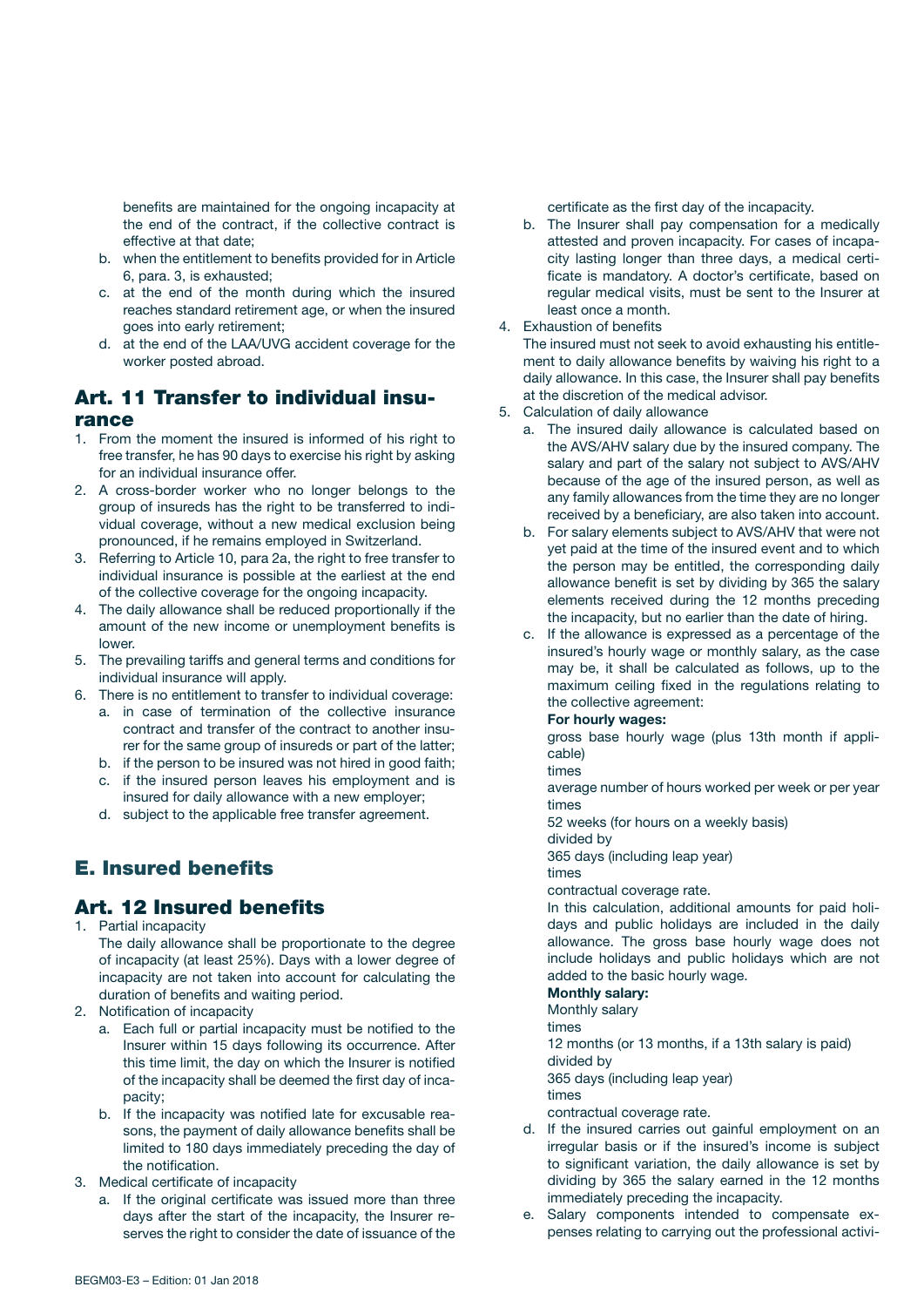ty (e.g. allowance for meals, representation expenses, etc.) are not taken into account in calculating the daily allowance.

- f. A salary increase during an incapacity can be taken into account if it was agreed upon before the incapacity or if it is provided for by a collective work agreement.
- 6. Waiting period
	- a. The insured daily allowance is payable on expiry of the agreed waiting period, for each day of incapacity (Sundays and public holidays included). In calculating the waiting period, each day of partial incapacity giving entitlement to benefits counts as a full day.
	- b. If the waiting period per incapacity is provided for in the contract, it applies to each case of incapacity entitling to benefits. In case of a relapse, only the possible residual waiting period will be applied.
	- c. If the contract provides for a waiting period per calendar year, it will apply once per calendar year for one or several cases of incapacity entitling to benefits. In case of an uninterrupted case of incapacity over several years, the annual waiting period will only apply once.
	- d. If the contract provides for a waiting period per year of employment, it will apply once per calendar year for one or several cases of incapacity entitling to benefits. In case of an uninterrupted case of incapacity over several years of employment, the waiting period will only apply once. A year of employment is a period of 365 consecutive days during which a working relationship exists with the policyholder.
	- e. When the ongoing incapacity is no longer the result of an accident but of an illness, or vice versa, the waiting period will apply to the new risk (accident, illness), except when both risks are covered by the same insurer.

### Art. 13 Benefits insured in the event of maternity

- 1. The insured daily allowance benefits are paid if, at childbirth, the insured had insurance coverage for at least 270 days without any interruption of more than three months and provided the pregnancy lasted at least 23 weeks or that the infant is viable.
- 2. Daily allowance benefits for maternity correspond to the amount of salary covered less any federal benefits or benefits from a cantonal maternity insurance coverage.
- 3. Daily allowance benefits for incapacity cannot be cumulated with those payable in connection with maternity.

# Art. 14 Extended coverage

- 1. If a member remains employed after the ordinary retirement date and failing an ongoing incapacity at that time, the employee shall still be entitled to 180 daily allowance benefits at the latest until the end of the month of his 70th birthday.
- 2. Should the insured person die due to the incapacity entitling him to benefits, the Insurer shall pay the employer a daily allowance within the limits of the insurance coverage and the provisions of Article 338 of the Swiss Code of Obligations.
- 3. Extended loss of earnings coverage
	- a. If it is included in the policy, extended loss of earnings coverage insures the income obtained through the insured's capacity which is useful to the company, substantially and permanently, where the entitlement to benefits has been exhausted within the meaning of Article 6, para. 3. Extended coverage is granted for an additional duration of 180 days within a period of five years starting from the date of exhaustion of the benefits.
	- b. The waiting period applies to each case of incapacity but is not deducted from the 180-day term.
	- c. An employee cannot be entitled to extended loss of earnings coverage if he has already exhausted his entitlement to daily allowance benefits more than once.
	- d. If, at the end of the five-year period running from the start of extended loss of earnings coverage, the insured has not exhausted his entitlement to extended coverage, he will once again be entitled to the main coverage stipulated in the policy, within the meaning of Article 6, para. 3.
	- e. Extended loss of earnings coverage will be strictly linked to the collective contract of the company with a view to fostering professional rehabilitation. The employee who no longer belongs to the group of insureds will not be entitled to free transfer for this benefit.

## Art. 15 Unpaid leave of absence

- 1. During unpaid leave of absence, coverage can be maintained for a maximum of 12 months. To this end, before the departure of the insured person, the employer shall notify the insurer in writing of the duration of the unpaid leave of absence agreed contractually, if it exceeds one month. The entitlement to a daily allowance will first resume on the day the employee is scheduled to return to work. The waiting period shall run from the first day of incapacity.
- 2. Failing prior notification to the insurer of unpaid leave of absence, any incapacity that occurs during the absence will not give right to any benefits.

### Art. 16 Benefits during a stay abroad or outside the vicinity of the home

- 1. Pursuant to Article 24, para. 1:
	- a. In the event of incapacity outside the vicinity of the home of the insured (radius of 200 km), the insured person is entitled to benefits as long as he can prove that a return to Switzerland would be inappropriate, in particular during the period of hospitalisation.
	- b. During his incapacity, the insured person who wishes to leave the vicinity of his home (radius of 200 km) must inform the Insurer prior to departure. In this case, the Insurer reserves the right to continue granting daily allowance benefits during a limited period, after having assessed the situation. In the absence of an agreement with the Insurer, benefits will be refused during the stay outside the vicinity of his home.
- 2. The employee posted abroad will be entitled to the same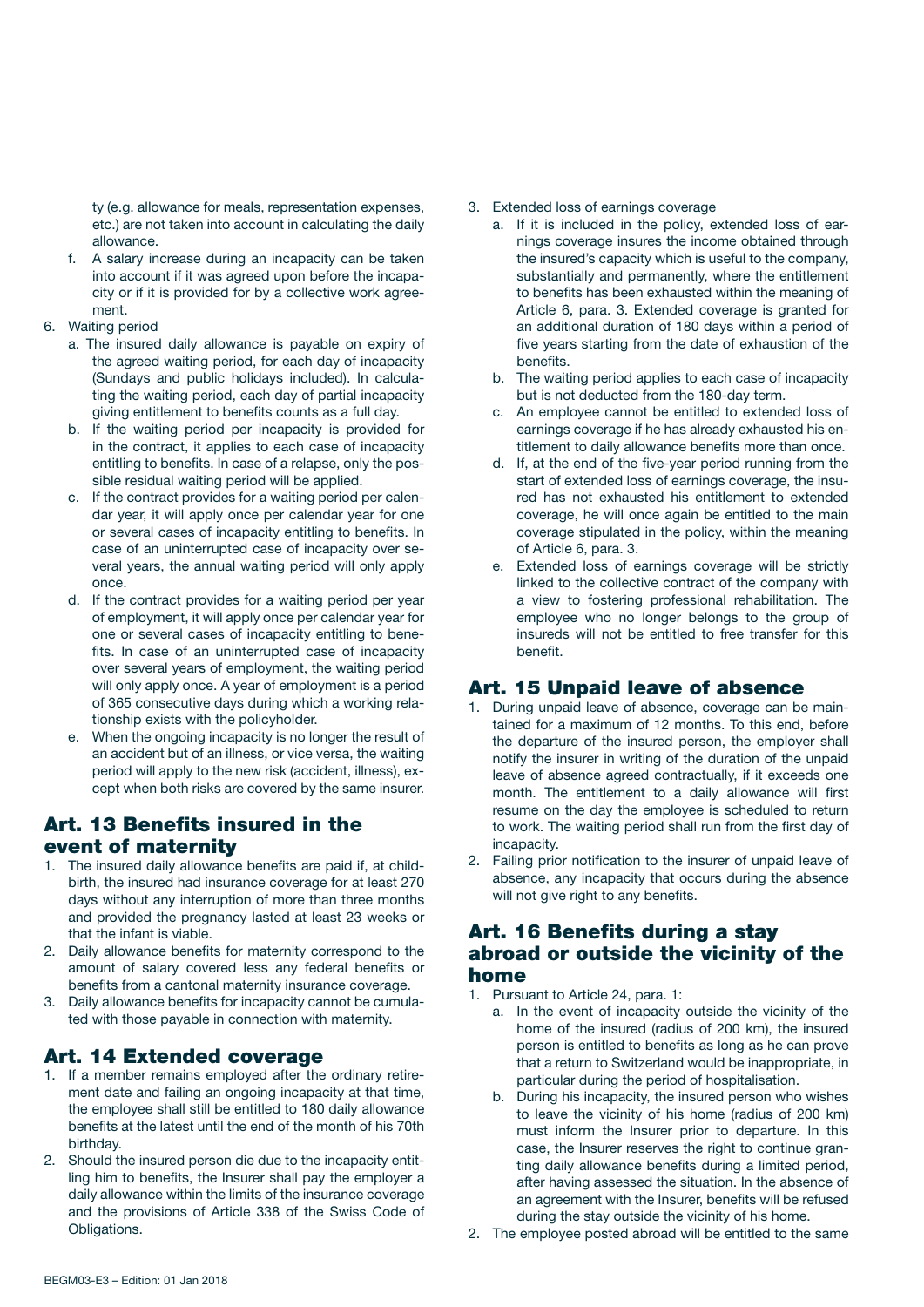benefits for as long as he remains covered under the LAA/ UVG accident insurance, but no longer than six years and, afterwards, upon his return to Switzerland.

### Art. 17 Limitation of entitlement to benefits

- 1. Benefits are refused altogether:
	- a. in case of fraud or insurance fraud attempts;
	- b. in case of incapacity during military service abroad.
- 2. Benefits may be reduced or refused altogether temporarily or definitively:
	- a. if the accident is caused by the fault of the insured, in case of extraordinary dangers and hazardous activities within the meaning of the LAA/UVG;
	- b. if the policyholder or the insured does not respect its obligations under Articles 23 and 24 of these General Terms and Conditions;
	- c. if the insured refuses to comply with the instructions (e.g. be examined by the medical expert designated by the Insurer) or fails to appear for a medical examination requested by the Insurer without a good reason. In this case, the Insurer also reserves the right to demand that any benefits already paid out be refunded and to bill the insured person for the missed medical appointment;
	- d. if the insured refuses to provide all information on the facts which could serve, to his knowledge, to determine the entitlement to benefits;
	- e. if the insured fails to submit, or does not do so in good time, an application for AI/IV disability benefits. In this case, the daily allowance benefits will be suspended until the date of the application for disability benefits;
	- f. if the person to be insured was not employed in good faith (in particular to avoid a risk assessment or to secure reentitlement to benefits) or when the proposed work is clearly incompatible with physical or mental capabilities, professional knowledge or material resources (driving license, etc.) of the insured person.

# F. Premiums

## Art. 18 Premium calculation

The premium is calculated based on the AVS/AHV salary due by the insured company. The salary and part of salary not subject to AVS/AHV because of the age of the insured person, as well as any family allowances, are also taken into account.

### Art. 19 Premium payments

- 1. The policyholder is liable as debtor for the premiums.
- 2. Unless specifically agreed in the policy, the premium rate is fixed for each calendar year.
- 3. The premium is payable within the time limit specified in the policy.
- 4. The provisional premium may be adjusted at any time by the Insurer.
- 5. Premium instalments maturing in the course of a calendar year shall be considered as amounts payable for the relevant time limits. They may be adjusted at any time to allow for payroll changes in the course of the year.
- 6. If the premium or premium instalments are not paid in due

course, a formal notice shall be sent to the debtor, at his cost, requesting payment within 14 days of the notice and pointing out the consequences of late payment. If premium arrears plus costs are not paid within the additional time limit, coverage and the entitlement to benefits shall be suspended. Once all arrears have been fully paid, the entitlement to benefits is reinstated retroactively from the date of suspension. In that case, the premium is due for the entire duration of the suspension.

7. If premium payments are more than two months late, the Insurer shall be entitled to terminate the policy, for the end of the month subject to one month's notice.

#### Art. 20 Adjustment of premium rates

- 1. Unless explicitly agreed in the policy, the Insurer may adjust the premium rate each year to allow for trends in claims or in the event of a change in premium rates. Premium rates shall be adjusted as of 1 January of each calendar year.
- 2. Premium rates may be adjusted in the event of a change in circumstances (e.g. in the case of a merger, spin off or take over) or if there is an important change in the composition of the insured group, provided that variations in payroll are at least 10 %.
- 3. The Insurer shall inform the policyholder of the new premium rate no later than 25 days before the expiry of the current year.
- 4. Changes are considered approved if the Insurer does not receive a termination notice by registered mail before the end of the year.
- 5. The Insurer shall be entitled to retroactively alter the premium rate to allow for the actual loss rate if cases of incapacity are announced at a later time. Retroactive adjustments shall be deemed approved if the Insurer does not receive a notice of termination by registered mail within 30 days of the notification of the change in premium. Termination shall be effective at the earliest at the end of the month in which the Insurer receives the termination notice.

## Art. 21 Premium statements

The final premium statement will be prepared at the end of the calendar year based on the documentation provided by the policyholder pursuant to Article 23 of these General Terms and Conditions.

## Art. 22 Surplus sharing

- 1. The agreed share of any surplus resulting from the contract shall be paid to the policyholder, in accordance with the terms and conditions of the contract.
- 2. The accounting is done at the earliest five months after the end of the accounting period but not before all losses during the period have been settled and indemnified.
- 3. If losses for a closed accounting period are declared or indemnified after the accounting statement has been drawn up, a new surplus-sharing statement will be prepared. The Insurer shall claim restitution of any excess surplus payments made.
- 4. Surplus-sharing payments are made subject to the condi-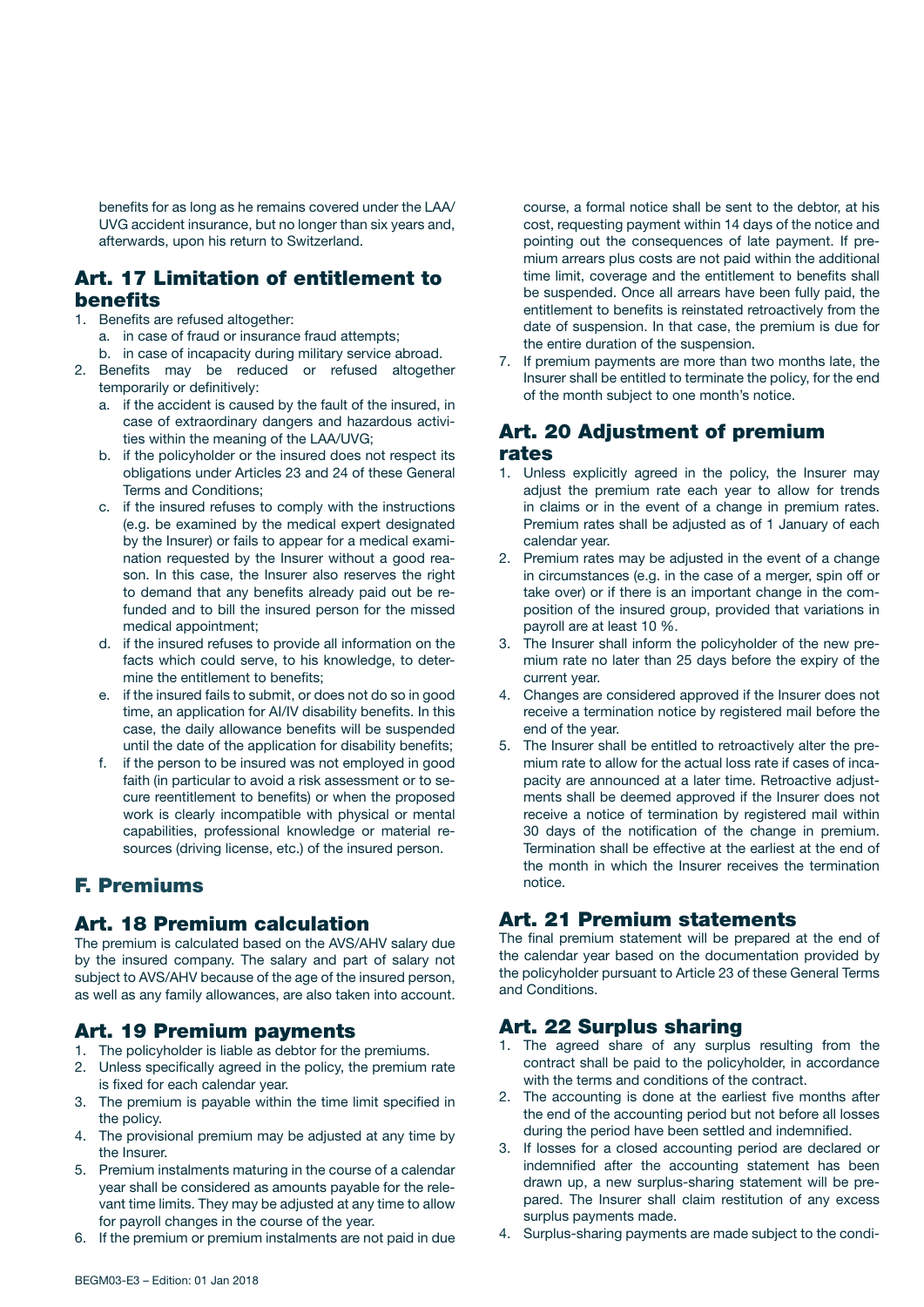tion that the insurance contract remains in force until the end of the accounting period.

5. When surplus-sharing is calculated, claims for cases arising during the term of collective coverage will be charged to the collective policy.

## G. Other provisions

## Art. 23 Obligations of the policyholder

- 1. The policyholder shall inform the insureds in writing of their rights and obligations under the insurance, indicating in particular that it is possible to maintain insurance coverage if they leave the insured group or after the policy expires.
- 2. The policyholder shall also inform the insureds on the main points of the contract.
- 3. The policyholder is responsible for notifying cases of incapacity, in accordance with Article 12, para 2a. To this end, the policyholder shall complete the form for the notification of insured events, made available by the Insurer.
- 4. The policyholder shall notify the Insurer immediately of the end of employment relationship of an employee who has an incapacity.
- 5. For the final invoicing, the policyholder shall provide the Insurer with the salary declaration form and, if requested, the insureds' AVS/AHV statements. If the salary declaration form is not sent within 30 days of the Insurer's request, the latter shall send the policyholder a formal notice. If the formal notice has no effect, the Insurer shall then assess the rate itself, increasing the premium charged the preceding year. Article 19 of these General Terms and Conditions applies mutatis mutandis to the supplemental premium.
- 6. The policyholder shall afford the Insurer, or the authorized third parties, access to the company's books and accounting documentation, and to the documentation sent to the AVS/AHV Compensation Fund, failing which the Insurer reserves the right to suspend coverage and entitlement to benefits.
- 7. The policyholder undertakes to provide, automatically or at the Insurer's request, any document capable of establishing the entitlement to benefits (power of attorney, medical certificates, accounting or administrative documentation, etc.). The Insurer reserves the right to check the plausibility of the declared salary.
- 8. The policyholder shall notify the Insurer of any event liable to aggravate risks (e.g. change in corporate business activities or of insured professional activity).

## Art. 24 Obligations of the insured

- 1. During the period of incapacity, the insured person shall remain available for any necessary administrative or medical investigations of the Insurer (such as be examined by a doctor designated by the Insurer).
- 2. The insured shall provide to the Insurer, automatically or at the Insurer's request, any document that is necessary for determining the entitlement to benefits (power of attorney, medical documents, decision and/or statement

of benefits from other insurers, etc.). He shall also notify the Insurer immediately of any changes in circumstances which could affect his entitlement to benefits (change in the degree of incapacity, registration to unemployment insurance, entitlement to third party benefits, etc.).

- 3. The insured shall release his attending practitioners from medical and professional secrecy vis-à-vis the Insurer's medical advisor.
- 4. The insured must cooperate with the Insurer and with the third parties mandated by the Insurer (claims' inspectors, other employees, doctors, etc.). He shall follow their instructions, provide the requested documents and answer any questions, fully and truthfully.
- 5. The insured must submit an application for benefits to the AI/IV disability office no later than six months from the beginning of the incapacity or, upon request of the Insurer, to another social institution.
- 6. The insured is obliged to limit damages, including cooperate with social insurance institutions (disability insurance, accident insurance, military insurance, etc.).
- 7. At the latest three days following the beginning of the incapacity, the insured shall consult a licensed doctor at his practice and follow his instructions.
- 8. In case of fraud or insurance fraud attempts, the insured person shall pay for the investigation expenses incurred by the Insurer for the verification of the incapacity as well as for the follow-up of his case.

## Art. 25 Third-party benefits

- 1. If a third party reduces its benefits as a penalty, the Insurer shall not compensate the ensuing reduction.
- 2. If the insured concludes an agreement, without the Insurer's consent, by virtue of which the insured fully or totally renounces the benefits or compensation due from a third party liable for benefits, the Insurer's contractual benefits will be reduced accordingly.
- 3. Within the limits of the entitlement to benefits, the Insurer shall continue advancing benefits until the Federal Disability Insurance (LAI/IVG), an accident insurance (LAA/ UVG), the military insurance (LAM/MVG), a pension fund (LPP/BVG) or a private or foreign insurer establishes that the insured is entitled to a pension. As soon as a pension is granted by one or more of the aforesaid institutions, the Insurer shall be entitled to claim restitution of the advances paid directly from the latter during the period conferring entitlement to a pension.
- 4. Referring to agreements regulating the free transfer of coverage, the duration of any daily allowances benefits paid by preceding insurers shall be deducted from the maximum entitlement to benefits.

# Art. 26 Excess benefits

The Insurer's benefits, or the conjunction of such benefits with those paid by other insurers, shall not result in excess benefits for the insured person. Excess benefits must be refunded to the Insurer.